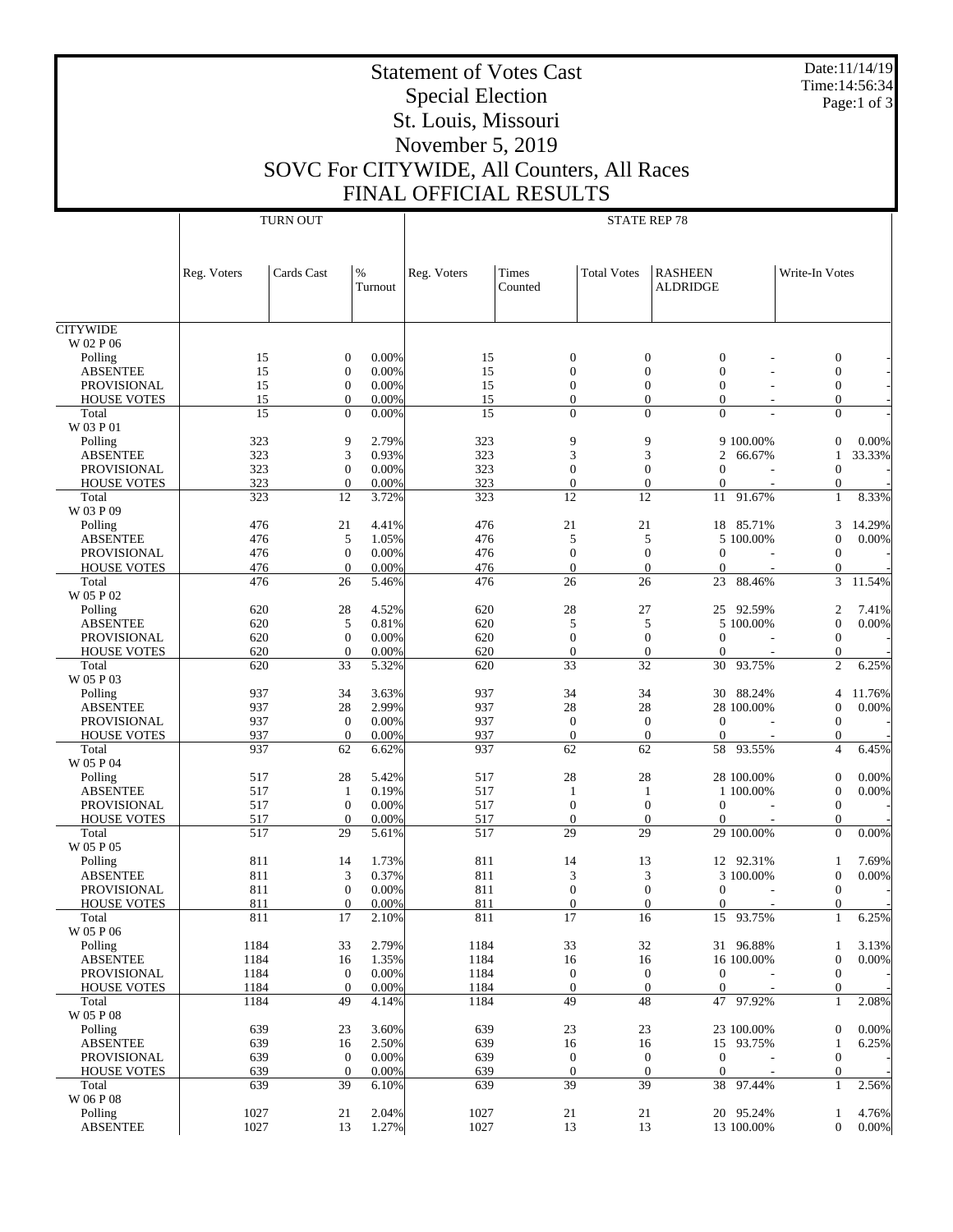Date:11/14/19 Time:14:56:34 Page:2 of 3

## Statement of Votes Cast Special Election St. Louis, Missouri November 5, 2019 SOVC For CITYWIDE, All Counters, All Races FINAL OFFICIAL RESULTS

|                                          |              | <b>TURN OUT</b>                      |                | <b>STATE REP 78</b> |                                  |                                  |                                      |                          |                                  |           |
|------------------------------------------|--------------|--------------------------------------|----------------|---------------------|----------------------------------|----------------------------------|--------------------------------------|--------------------------|----------------------------------|-----------|
|                                          |              |                                      |                |                     |                                  |                                  |                                      |                          |                                  |           |
|                                          |              |                                      |                |                     |                                  |                                  |                                      |                          |                                  |           |
|                                          | Reg. Voters  | Cards Cast                           | $\%$           | Reg. Voters         | Times                            | <b>Total Votes</b>               | <b>RASHEEN</b>                       |                          | Write-In Votes                   |           |
|                                          |              |                                      | Turnout        |                     | Counted                          |                                  | <b>ALDRIDGE</b>                      |                          |                                  |           |
|                                          |              |                                      |                |                     |                                  |                                  |                                      |                          |                                  |           |
|                                          |              |                                      |                |                     |                                  |                                  |                                      |                          |                                  |           |
| <b>PROVISIONAL</b>                       | 1027         | $\boldsymbol{0}$                     | 0.00%          | 1027                | $\mathbf{0}$                     | $\overline{0}$                   | $\mathbf{0}$                         |                          | $\boldsymbol{0}$                 |           |
| <b>HOUSE VOTES</b>                       | 1027         | $\mathbf{0}$                         | 0.00%          | 1027                | $\mathbf{0}$                     | $\overline{0}$                   | $\mathbf{0}$                         |                          | $\mathbf{0}$                     |           |
| Total<br>W 06 P 09                       | 1027         | 34                                   | 3.31%          | 1027                | $\overline{34}$                  | $\overline{34}$                  | 33                                   | 97.06%                   | $\mathbf{1}$                     | 2.94%     |
| Polling                                  | 121          | 9                                    | 7.44%          | 121                 | 9                                | 9                                |                                      | 9 100.00%                | $\boldsymbol{0}$                 | 0.00%     |
| <b>ABSENTEE</b>                          | 121          | $\mathbf{1}$                         | 0.83%          | 121                 | $\mathbf{1}$                     | $\mathbf{1}$                     |                                      | 1 100.00%                | $\mathbf{0}$                     | 0.00%     |
| <b>PROVISIONAL</b>                       | 121          | $\boldsymbol{0}$                     | 0.00%          | 121                 | $\boldsymbol{0}$                 | $\mathbf{0}$                     | $\boldsymbol{0}$                     |                          | $\boldsymbol{0}$                 |           |
| <b>HOUSE VOTES</b>                       | 121          | $\mathbf{0}$                         | 0.00%          | 121                 | $\theta$                         | $\overline{0}$                   | $\mathbf{0}$                         | $\overline{a}$           | $\mathbf{0}$                     |           |
| Total                                    | 121          | 10                                   | 8.26%          | 121                 | 10                               | 10                               |                                      | 10 100.00%               | $\overline{0}$                   | 0.00%     |
| W 07 P 04                                |              |                                      |                |                     |                                  |                                  |                                      |                          |                                  |           |
| Polling                                  | 2185         | 81                                   | 3.71%          | 2185                | 81                               | 80                               |                                      | 73 91.25%                | 7                                | 8.75%     |
| <b>ABSENTEE</b>                          | 2185         | $\overline{4}$                       | 0.18%          | 2185                | $\overline{4}$                   | $\overline{4}$                   |                                      | 4 100.00%                | $\boldsymbol{0}$                 | 0.00%     |
| <b>PROVISIONAL</b><br><b>HOUSE VOTES</b> | 2185<br>2185 | $\boldsymbol{0}$<br>$\mathbf{0}$     | 0.00%<br>0.00% | 2185<br>2185        | $\mathbf{0}$<br>$\mathbf{0}$     | $\mathbf{0}$<br>$\mathbf{0}$     | $\mathbf{0}$<br>$\mathbf{0}$         | $\sim$                   | $\boldsymbol{0}$<br>$\mathbf{0}$ |           |
| Total                                    | 2185         | 85                                   | 3.89%          | 2185                | 85                               | 84                               | 77                                   | 91.67%                   | $\overline{7}$                   | 8.33%     |
| W 07 P 05                                |              |                                      |                |                     |                                  |                                  |                                      |                          |                                  |           |
| Polling                                  | 1612         | 79                                   | 4.90%          | 1612                | 79                               | 78                               |                                      | 70 89.74%                | 8                                | 10.26%    |
| <b>ABSENTEE</b>                          | 1612         | 10                                   | 0.62%          | 1612                | 10                               | 10                               |                                      | 10 100.00%               | $\boldsymbol{0}$                 | 0.00%     |
| PROVISIONAL                              | 1612         | $\boldsymbol{0}$                     | 0.00%          | 1612                | $\mathbf{0}$                     | $\mathbf{0}$                     | $\mathbf{0}$                         | $\overline{\phantom{a}}$ | $\mathbf{0}$                     |           |
| <b>HOUSE VOTES</b>                       | 1612         | $\mathbf{0}$                         | 0.00%          | 1612                | $\mathbf{0}$                     | $\mathbf{0}$                     | $\boldsymbol{0}$                     | $\overline{\phantom{a}}$ | $\mathbf{0}$                     |           |
| Total                                    | 1612         | 89                                   | 5.52%          | 1612                | 89                               | 88                               | 80                                   | 90.91%                   | 8                                | 9.09%     |
| W 07 P 06<br>Polling                     | 2085         | 90                                   | 4.32%          | 2085                | 90                               | 88                               |                                      | 64 72.73%                | 24                               | 27.27%    |
| <b>ABSENTEE</b>                          | 2085         | 11                                   | 0.53%          | 2085                | 11                               | 11                               |                                      | 11 100.00%               | $\mathbf{0}$                     | 0.00%     |
| <b>PROVISIONAL</b>                       | 2085         | $\boldsymbol{0}$                     | 0.00%          | 2085                | $\boldsymbol{0}$                 | $\mathbf{0}$                     | $\mathbf{0}$                         | $\overline{\phantom{a}}$ | $\mathbf{0}$                     |           |
| <b>HOUSE VOTES</b>                       | 2085         | $\mathbf{0}$                         | 0.00%          | 2085                | $\theta$                         | $\mathbf{0}$                     | $\theta$                             |                          | $\mathbf{0}$                     |           |
| Total                                    | 2085         | 101                                  | 4.84%          | 2085                | 101                              | 99                               | 75                                   | 75.76%                   | 24                               | 24.24%    |
| W 08 P 06                                |              |                                      |                |                     |                                  |                                  |                                      |                          |                                  |           |
| Polling                                  | 81           | $\boldsymbol{2}$                     | 2.47%          | 81                  | $\mathbf{2}$                     | $\mathfrak{2}$                   | 1                                    | 50.00%                   | 1                                | 50.00%    |
| <b>ABSENTEE</b>                          | 81           | $\mathbf{0}$                         | 0.00%          | 81                  | $\mathbf{0}$                     | $\mathbf{0}$                     | $\mathbf{0}$                         |                          | $\boldsymbol{0}$                 |           |
| <b>PROVISIONAL</b><br><b>HOUSE VOTES</b> | 81<br>81     | $\boldsymbol{0}$<br>$\boldsymbol{0}$ | 0.00%<br>0.00% | 81<br>81            | $\mathbf{0}$<br>$\boldsymbol{0}$ | $\mathbf{0}$<br>$\boldsymbol{0}$ | $\mathbf{0}$<br>$\boldsymbol{0}$     | $\overline{\phantom{a}}$ | $\mathbf{0}$<br>$\boldsymbol{0}$ |           |
| Total                                    | 81           | $\overline{2}$                       | 2.47%          | 81                  | $\overline{c}$                   | $\overline{c}$                   | $\mathbf{1}$                         | 50.00%                   | $\mathbf{1}$                     | 50.00%    |
| W 09 P 01                                |              |                                      |                |                     |                                  |                                  |                                      |                          |                                  |           |
| Polling                                  | 1171         | 51                                   | 4.36%          | 1171                | 51                               | 51                               |                                      | 50 98.04%                | 1                                | 1.96%     |
| <b>ABSENTEE</b>                          | 1171         | $\tau$                               | 0.60%          | 1171                | $\tau$                           | $\tau$                           |                                      | 7 100.00%                | $\boldsymbol{0}$                 | 0.00%     |
| PROVISIONAL                              | 1171         | $\boldsymbol{0}$                     | 0.00%          | 1171                | $\mathbf{0}$                     | $\mathbf{0}$                     | $\mathbf{0}$                         | $\overline{\phantom{a}}$ | $\boldsymbol{0}$                 |           |
| <b>HOUSE VOTES</b>                       | 1171         | $\boldsymbol{0}$                     | 0.00%          | 1171                | $\mathbf{0}$                     | $\overline{0}$                   | $\mathbf{0}$                         |                          | $\mathbf{0}$                     |           |
| Total                                    | 1171         | 58                                   | 4.95%          | 1171                | 58                               | 58                               | 57                                   | 98.28%                   | 1                                | 1.72%     |
| W 09 P 03<br>Polling                     | 893          | 72                                   | 8.06%          | 893                 | 72                               | 72                               | 68                                   | 94.44%                   | 4                                | 5.56%     |
| <b>ABSENTEE</b>                          | 893          | $\overline{4}$                       | 0.45%          | 893                 | $\overline{4}$                   | $\overline{4}$                   |                                      | 4 100.00%                | $\mathbf{0}$                     | 0.00%     |
| PROVISIONAL                              | 893          | $\boldsymbol{0}$                     | 0.00%          | 893                 | $\boldsymbol{0}$                 | $\boldsymbol{0}$                 | $\mathbf{0}$                         |                          | $\boldsymbol{0}$                 |           |
| <b>HOUSE VOTES</b>                       | 893          | $\boldsymbol{0}$                     | 0.00%          | 893                 | $\mathbf{0}$                     | $\mathbf{0}$                     | $\boldsymbol{0}$                     |                          | $\mathbf{0}$                     |           |
| Total                                    | 893          | 76                                   | 8.51%          | 893                 | 76                               | 76                               |                                      | 72 94.74%                | $\overline{4}$                   | 5.26%     |
| W 09 P 04                                |              |                                      |                |                     |                                  |                                  |                                      |                          |                                  |           |
| Polling                                  | 639          | 40                                   | 6.26%          | 639                 | 40                               | 39                               |                                      | 37 94.87%                | 2                                | 5.13%     |
| <b>ABSENTEE</b>                          | 639          | 5                                    | 0.78%          | 639                 | 5                                | 5                                |                                      | 5 100.00%                | $\boldsymbol{0}$                 | 0.00%     |
| <b>PROVISIONAL</b><br><b>HOUSE VOTES</b> | 639<br>639   | $\boldsymbol{0}$<br>$\mathbf{0}$     | 0.00%<br>0.00% | 639<br>639          | $\mathbf{0}$<br>$\boldsymbol{0}$ | $\boldsymbol{0}$<br>$\mathbf{0}$ | $\boldsymbol{0}$<br>$\boldsymbol{0}$ | $\overline{\phantom{a}}$ | $\mathbf{0}$<br>$\boldsymbol{0}$ |           |
| Total                                    | 639          | 45                                   | 7.04%          | 639                 | 45                               | 44                               | 42                                   | 95.45%                   | $\overline{c}$                   | 4.55%     |
| W 09 P 05                                |              |                                      |                |                     |                                  |                                  |                                      |                          |                                  |           |
| Polling                                  | 777          | 61                                   | 7.85%          | 777                 | 61                               | 60                               | 50                                   | 83.33%                   |                                  | 10 16.67% |
| <b>ABSENTEE</b>                          | 777          | $\mathbf{1}$                         | 0.13%          | 777                 | $\mathbf{1}$                     | 1                                | $\boldsymbol{0}$                     | 0.00%                    |                                  | 1 100.00% |
| PROVISIONAL                              | 777          | $\boldsymbol{0}$                     | 0.00%          | 777                 | $\boldsymbol{0}$                 | $\mathbf{0}$                     | $\boldsymbol{0}$                     |                          | $\mathbf{0}$                     |           |
| <b>HOUSE VOTES</b>                       | 777          | $\mathbf{0}$                         | 0.00%          | 777                 | $\boldsymbol{0}$                 | $\mathbf{0}$                     | $\mathbf{0}$                         |                          | $\mathbf{0}$                     |           |
| Total                                    | 777          | 62                                   | 7.98%          | 777                 | 62                               | 61                               |                                      | 50 81.97%                |                                  | 11 18.03% |
| W 09 P 06                                |              |                                      |                |                     |                                  |                                  |                                      |                          |                                  |           |